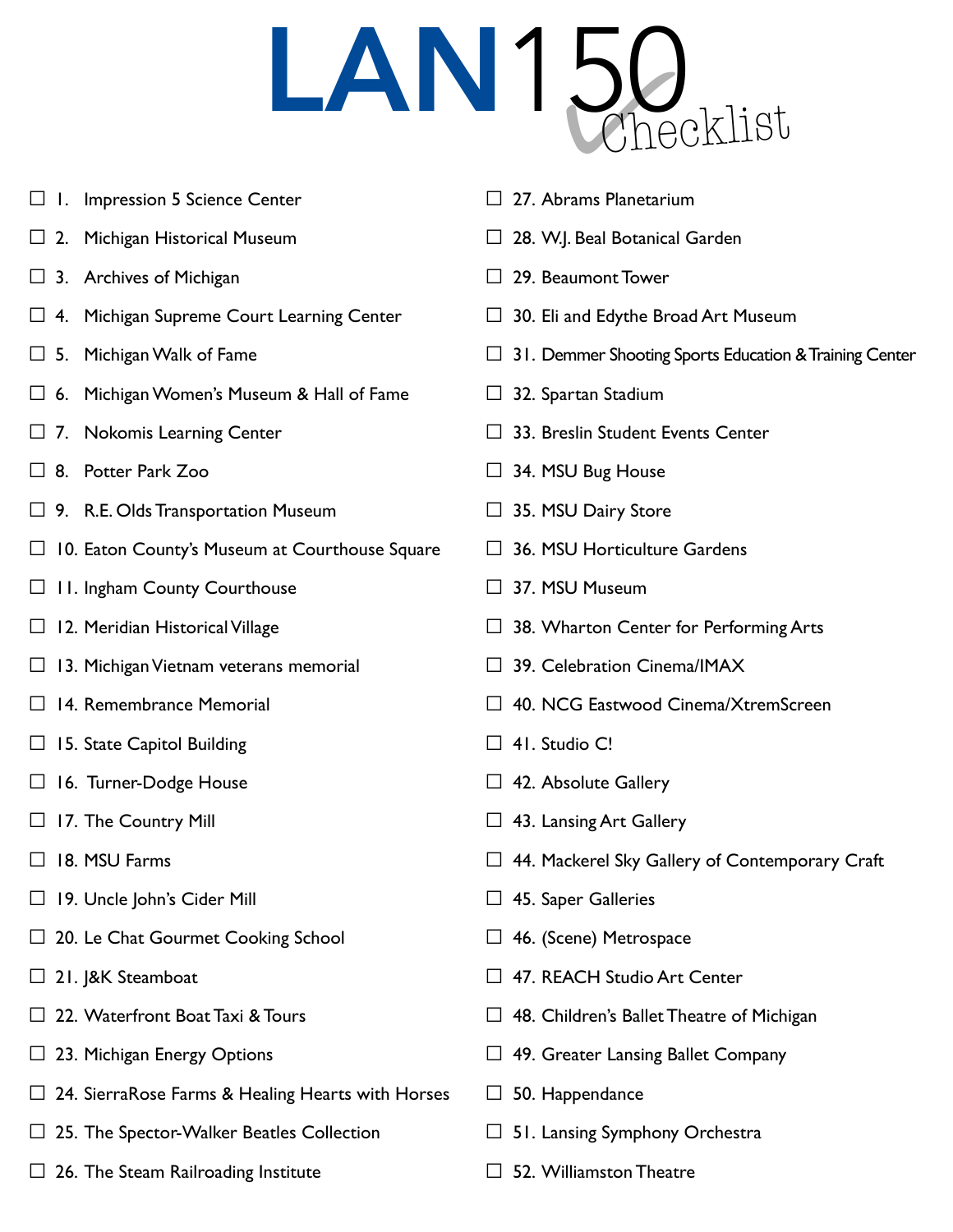- $\Box$  53. All-of-us Express Children's Theatre
- $\Box$  54. MSU Department of Theatre
- □ 55. Lansing Community College Performing Arts
- $\Box$  56. Peppermint Creek Theatre Company
- $\Box$  57. Riverwalk Theatre
- $\Box$  58. Starlight Dinner Theatre
- □ 59. Fenner Nature Center
- $\Box$  60. Harris Nature Center
- $\Box$  61. Hawk Island Park
- $\Box$  62. Lake Lansing
- $\Box$  63. Lansing River Trail
- $\Box$  64. Planet Walk
- □ 65. Woldumar Nature Center
- $\Box$  66. Northern Tail Dog Park
- $\Box$  67. Howard and Erna Soldan Dog Park
- $\Box$  68. Northern Tier Trail
- $\Box$  69. Cooley Gardens
- □ 70. Frances Park
- $\Box$  71. Shigematsu Memorial Garden
- □ 72. AL!VE: Your Community Well-Being Place
- $\Box$  73. Just B Yoga
- $\Box$  74. The Hot House
- $\Box$  75. Sparrow MAC
- $\Box$  76. Lansing Lugnuts
- $\Box$  77. City Limits Bowling Center
- □ 78. Royal Scot Golf and Bowl
- $\Box$  79. Spare Time Entertainment Center
- $\Box$  80. East Lansing Family Aquatic Center
- □ 81. Edru Skate
- $\Box$  82. FunTyme Adventure Parks
- $\Box$  83. Jumpin' Jax
- $\Box$  84. Lansing Capital Roller Derby
- $\Box$  85. Lansing United
- $\Box$  86. Capital City Stealth
- $\Box$  87. Lincoln Park Skate Park
- $\Box$  88. Little Hawk at Hawk Hollow Putting Course
- $\Box$  89. Mason Skatepark at Bond Park
- $\Box$  90. Michigan International Speedway
- $\Box$  91. Ranney Skate Park
- $\Box$  92. Suburban Ice
- $\Box$  93. The Summit Sports and Ice Complex
- $\Box$  94. Aim High Sports
- $\Box$  95. Sundance Riding Stables
- $\Box$  96. Zap Zone Lansing
- $\Box$  97. Brookshire Inn and Golf Club
- $\Box$  98. Chisholm Hills Golf
- $\Box$  99. Eagle Eye Golf Club at Hawk Hollow
- □ 100. Eldorado Golf Course
- $\Box$  101. The Emerald Golf Club
- $\Box$  102. The Falcon at Hawk Hollow
- □ 103. Forest Akers Golf Course
- □ 104. Grand Ledge Country Club
- □ 105. Groesbeck Golf Course
- $\Box$  106. Hawk Hollow
- □ 107. Ironwood Links Golf Course
- □ 108. Timber Ridge Golf Club
- □ 109. Woodside Golf Course
- $\Box$  110. Woldumar's Chili Winter Evening
- □ 111. Grand Ledge St. Patrick's Day Celebration
- $\Box$  112. Fenner's Maple Syrup Festival